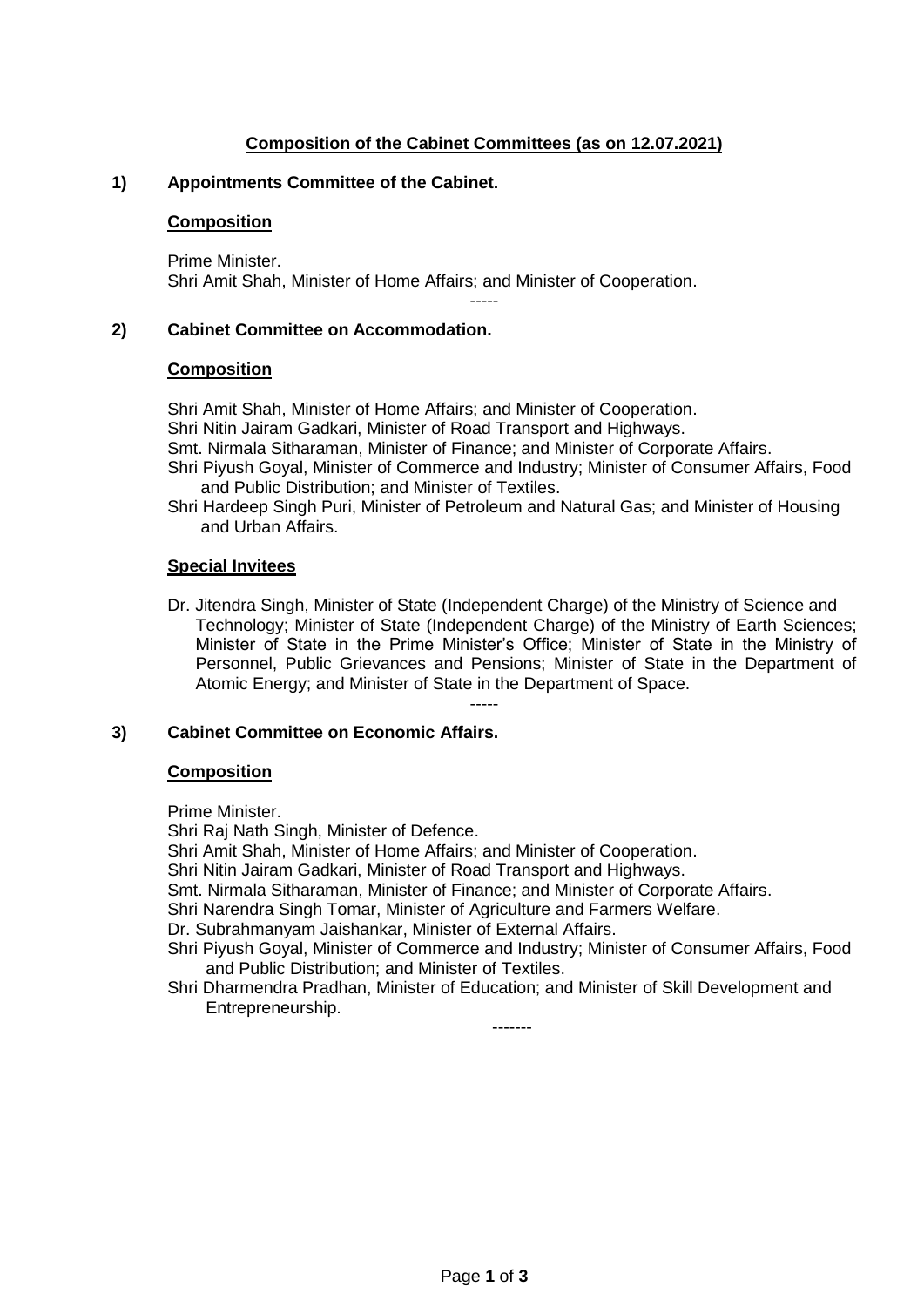# **4) Cabinet Committee on Parliamentary Affairs.**

## **Composition**

Shri Raj Nath Singh, Minister of Defence.

Shri Amit Shah, Minister of Home Affairs; and Minister of Cooperation.

Smt. Nirmala Sitharaman, Minister of Finance; and Minister of Corporate Affairs.

Shri Narendra Singh Tomar, Minister of Agriculture and Farmers Welfare.

Shri Arjun Munda, Minister of Tribal Affairs.

Shri Pralhad Joshi, Minister of Parliamentary Affairs; Minister of Coal; and Minister of Mines Dr. Virendra Kumar, Minister of Social Justice and Empowerment.

Shri Kiren Rijiju, Minister of Law and Justice.

Shri Anurag Singh Thakur, Minister of Information and Broadcasting; and Minister of Youth Affairs and Sports.

## **Special Invitees**

Shri Arjun Ram Meghwal, Minister of State in the Ministry of Parliamentary Affairs; and Minister of State in the Ministry of Culture.

-----

Shri V. Muraleedharan, Minister of State in the Ministry of External Affairs; and Minister of State in the Ministry of Parliamentary Affairs.

# **5) Cabinet Committee on Political Affairs.**

## **Composition**

Prime Minister.

Shri Raj Nath Singh, Minister of Defence.

Shri Amit Shah, Minister of Home Affairs; and Minister of Cooperation.

- Shri Nitin Jairam Gadkari, Minister of Road Transport and Highways.
- Smt. Nirmala Sitharaman, Minister of Finance; and Minister of Corporate Affairs.
- Shri Narendra Singh Tomar, Minister of Agriculture and Farmers Welfare.
- Smt. Smriti Zubin Irani, Minister of Women and Child Development.
- Shri Piyush Goyal, Minister of Commerce and Industry; Minister of Consumer Affairs, Food and Public Distribution; and Minister of Textiles.
- Shri Pralhad Joshi, Minister of Parliamentary Affairs; Minister of Coal; and Minister of Mines.
- Shri Sarbananda Sonowal, Minister of Ports, Shipping and Waterways; and Minister of Ayush.
- Shri Giriraj Singh, Minister of Rural Development; and Minister of Panchayati Raj.
- Shri Mansukh Mandaviya, Minister of Health and Family Welfare; and Minister of Chemicals and Fertilizers.

-----

Shri Bhupender Yadav, Minister of Environment, Forest and Climate Change; and Minister of Labour and Employment.

## **6) Cabinet Committee on Security.**

## **Composition**

Prime Minister.

Shri Raj Nath Singh, Minister of Defence.

Shri Amit Shah, Minister of Home Affairs; and Minister of Cooperation.

Smt. Nirmala Sitharaman, Minister of Finance; and Minister of Corporate Affairs. Dr. Subrahmanyam Jaishankar, Minister of External Affairs.

-----